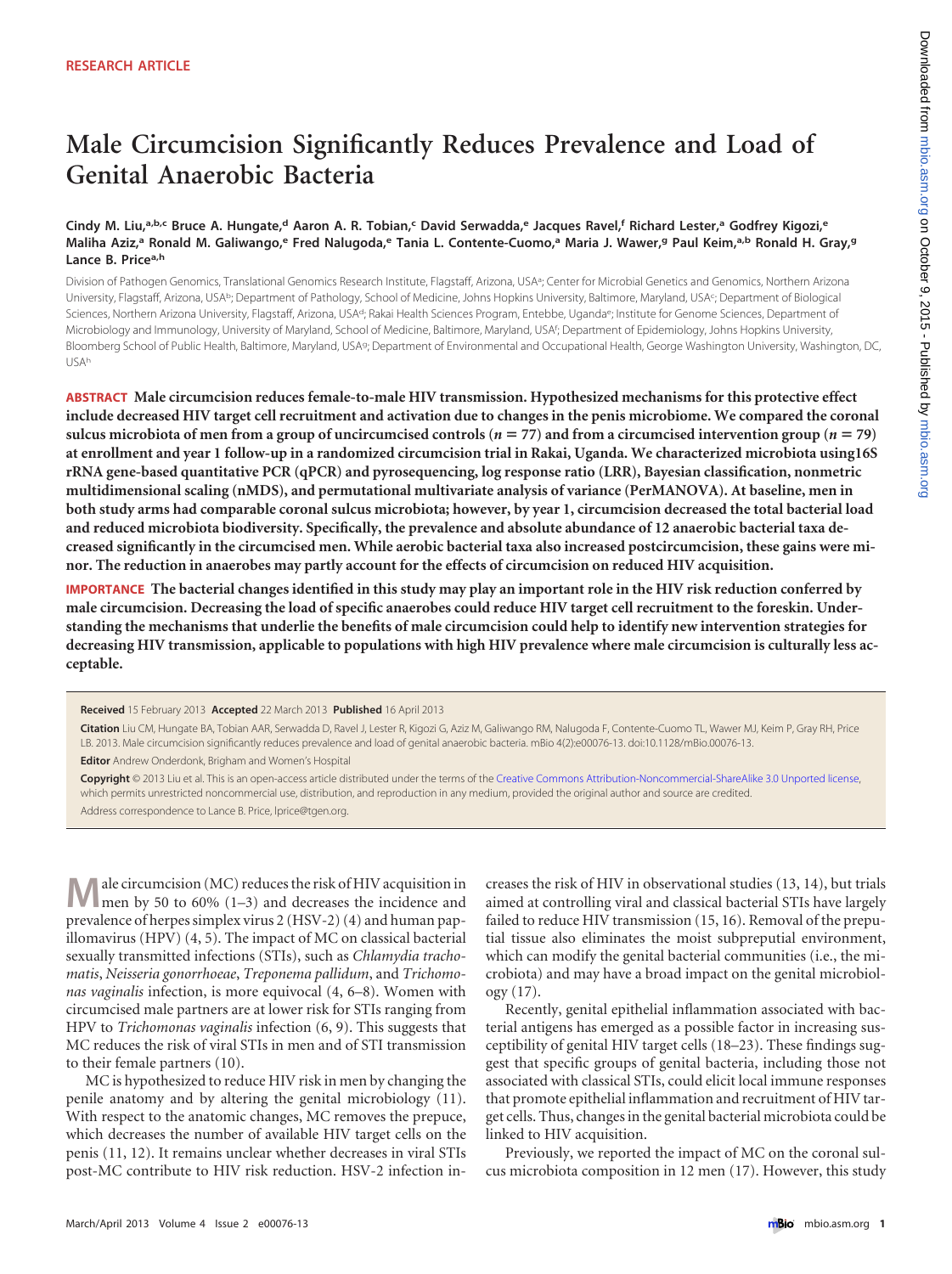<span id="page-1-0"></span>

| TABLE 1 Demographic characteristics, sexual behaviors, and symptoms of sexually transmitted infections for the control and intervention arms at |  |
|-------------------------------------------------------------------------------------------------------------------------------------------------|--|
| enrollment                                                                                                                                      |  |

|                                                          | No. $(\% )$ in group |                           |  |  |
|----------------------------------------------------------|----------------------|---------------------------|--|--|
| Characteristic                                           | Control ( $n = 77$ ) | Intervention ( $n = 79$ ) |  |  |
| Age (yr)                                                 |                      |                           |  |  |
| $15 - 19$                                                | 1(1.3)               | 1(1.3)                    |  |  |
| $20 - 24$                                                | 13(16.9)             | 15(19.0)                  |  |  |
| $25 - 29$                                                | 21(27.3)             | 25(31.6)                  |  |  |
| $30 - 49$                                                | 42(54.5)             | 38(48.1)                  |  |  |
| Marital status                                           |                      |                           |  |  |
| Currently married, monogamous                            | 70(91.0)             | 71 (89.9)                 |  |  |
| Currently married, polygamous                            | 7(9.0)               | 8(10.1)                   |  |  |
| No. of sexual partners in past yr                        |                      |                           |  |  |
| 1                                                        | 45(58.4)             | 45(57.0)                  |  |  |
| $\mathbf{2}$                                             | 23(29.9)             | 26(32.9)                  |  |  |
| $\geq$ 3                                                 | 9(11.7)              | 8(10.1)                   |  |  |
| Nonmarital sexual relationships                          |                      |                           |  |  |
| No                                                       | 66 (85.7)            | 67(84.8)                  |  |  |
| Yes                                                      | 11(14.3)             | 12(15.2)                  |  |  |
| Condom use in past yr                                    |                      |                           |  |  |
| None                                                     | 46(59.7)             | 54 (68.3)                 |  |  |
| Inconsistent use                                         | 30(39.0)             | 24 (30.4)                 |  |  |
| Consistent use                                           | 1(1.3)               | 1(1.3)                    |  |  |
| Syphilis infection                                       |                      |                           |  |  |
| No                                                       | 72 (93.5)            | 73 (92.4)                 |  |  |
| Yes                                                      | 4(5.2)               | 5(6.3)                    |  |  |
| Not tested                                               | 1(1.3)               | 1(1.3)                    |  |  |
| HSV-2 infection                                          |                      |                           |  |  |
| No                                                       | 36(46.8)             | 37(46.8)                  |  |  |
| Yes                                                      | 32(41.5)             | 32(40.5)                  |  |  |
| Indeterminate                                            | 9(11.5)              | 9(11.4)                   |  |  |
| Not tested                                               | 1(1.3)               | 1(1.3)                    |  |  |
| Self-reported symptoms of sexually transmitted infection |                      |                           |  |  |
| Genital ulcer disease                                    | 0(0.0)               | 0(0.0)                    |  |  |
| Urethral discharge                                       | 0(0.0)               | 1(1.3)                    |  |  |
| Dysuria                                                  | 0(0.0)               | 0(0.0)                    |  |  |

lacked uncircumcised controls. In the current study, we assessed the effect of MC on the genital microbiota using absolute abundance. In addition, we applied novel analyses to assess the microbiota changes attributable to MC. We hypothesized that MC would significantly decrease coronal sulcus bacterial abundance and modify the microbiota in participants randomly assigned to receive MC but not in those who remained uncircumcised. Here, we report a study of penile coronal sulcus microbiota in 77 control and 79 intervention-arm participants from the Rakai MC randomized controlled trial in Uganda.

# **RESULTS**

**Study participant profile at enrollment.** At enrollment, men from the control and intervention arms had similar sociodemographic characteristics, sexual practices, sexually transmitted infections, and symptoms [\(Table 1\)](#page-1-0).

**Coronal sulcus bacteria in the uncircumcised penis at enrollment. (i) Prevalence.** At enrollment, the prevalences of coronal sulcus bacterial were comparable between the two study arms [\(Ta](#page-2-0)[ble 2\)](#page-2-0). Some of the most common coronal sulcus bacteria seen at enrollment included those from the *Prevotellaceae*,*Veillonellaceae*, *Clostridiales* family XI, *Actinomycetaceae*, *Coriobacteriaceae*, and *Porphyromonadaceae*. Two groups of bacteria from the order*Clostridiales* were highly prevalent but could not be assigned with sufficient confidence to known lower taxa and are referred to as unclassified *Clostridiales* family XI and unclassified *Clostridiales* [\(Table 2\)](#page-2-0).

**(ii) Relative abundance.** Most coronal sulcus bacteria were observed in relatively low abundances [\(Table 2\)](#page-2-0). *Prevotella* spp. were the most dominant, followed by unclassified members of the *Clostridiales* and *Corynebacterium* spp. Six others—*Peptoniphilus* spp., *Anaerococcus* spp., *Finegoldia* spp., *Murdochiella* spp., *Porphyromonas* spp., and *Lactobacillus* spp.—were found at relative abundances of approximately 5%. The remaining coronal sulcus bacteria were detected at lower than 1% [\(Table 1\)](#page-1-0).

**Male circumcision reduces coronal sulcus bacterial load.** At enrollment, similar mean bacterial loads were seen in the two study groups based on measurements of the bacterial 16S rRNA gene, with an average of  $1.4 \times 10^5$  copies (standard deviation [SD]  $= 3.1 \times 10^5$ ) in the control arm and 2.0  $\times$  10<sup>5</sup> copies (SD = 4.8  $\times$ 105) in the intervention arm. At year 1, the total bacterial load decreased significantly in both arms. In the uncircumcised men, the average bacterial load decreased to  $5.7 \times 10^4$  copies (SD = 1.19)  $\times$  10<sup>5</sup>), but the circumcised men had an average of 3.8  $\times$  10<sup>4</sup> copies (SD =  $1.80 \times 10^5$ ) (log response ratio *P* = 0.048) [\(Fig. 1\)](#page-3-0). Thus, MC significantly decreased the coronal sulcus bacterial load relative to changes in uncircumcised men.

**Male circumcision significantly altered prevalences of coronal sulcus bacteria.** Fifteen coronal sulcus bacteria significantly decreased in prevalence post-MC ( $P < 0.05$ ), among which 12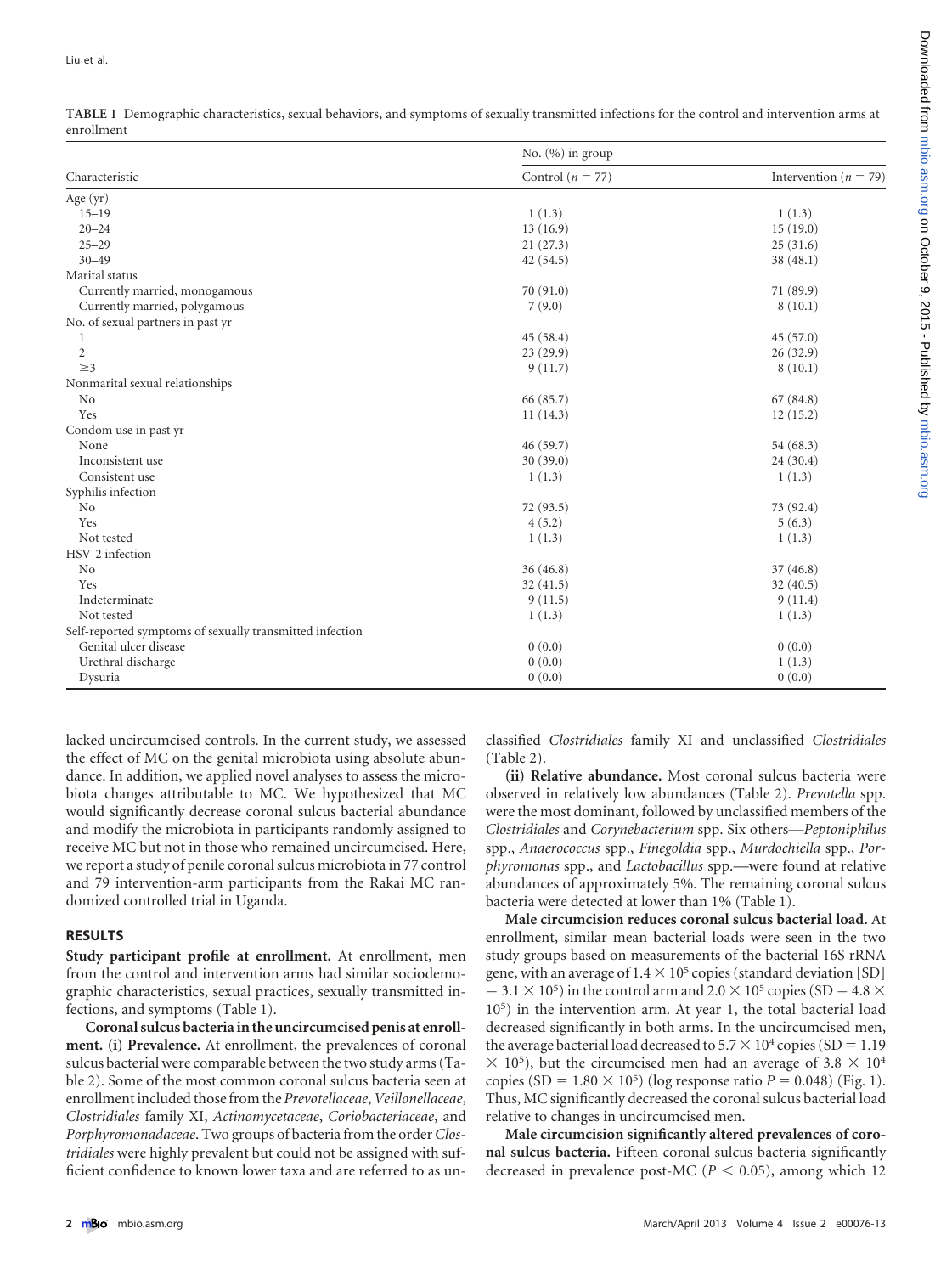<span id="page-2-0"></span>

| ТАРЕЕ 2 ТТСРАСНСО ана рторогионал абандансев от не чо нюж сонннон согонал заклада васила ни иссоционана нистренион атню ас<br>enrollment <sup>a</sup><br>Avg proportional abundance $[\% (SD)]$ in group<br>Prevalence $(\% )$ in group |                                             |           |                                                |            |              |
|-----------------------------------------------------------------------------------------------------------------------------------------------------------------------------------------------------------------------------------------|---------------------------------------------|-----------|------------------------------------------------|------------|--------------|
| Family                                                                                                                                                                                                                                  | Genus                                       |           | Control ( $n = 77$ ) Intervention ( $n = 79$ ) | Control    | Intervention |
|                                                                                                                                                                                                                                         | Clostridiales family XIa Peptoniphilus spp. | 74 (96.1) | 72(91.1)                                       | 5.4(5.9)   | 5.1(5.8)     |
|                                                                                                                                                                                                                                         | Clostridiales family XIa Anaerococcus spp.  | 71(92.2)  | 68(86.1)                                       | 5.1(8.1)   | 4.3(6.2)     |
| NA.                                                                                                                                                                                                                                     | Unclassified Clostridiales                  | 69(89.6)  | 70(88.6)                                       | 15.9(16.0) | 14.3(14.5)   |

**TABLE 2** Prevalences and proportional abundances of the 40 most common coronal sulcus bacteria in the control and intervention arms at

| Family                   | Genus                                | Control ( $n = 77$ ) | Intervention ( $n = 79$ ) | Control    | Intervention |
|--------------------------|--------------------------------------|----------------------|---------------------------|------------|--------------|
| Clostridiales family XIa | Peptoniphilus spp.                   | 74 (96.1)            | 72(91.1)                  | 5.4(5.9)   | 5.1(5.8)     |
| Clostridiales family XIa | Anaerococcus spp.                    | 71 (92.2)            | 68 (86.1)                 | 5.1(8.1)   | 4.3(6.2)     |
| <b>NA</b>                | Unclassified Clostridiales           | 69 (89.6)            | 70 (88.6)                 | 15.9(16.0) | 14.3(14.5)   |
| Prevotellaceae           | Prevotella spp.                      | 69 (89.6)            | 67(84.8)                  | 21.4(17.0) | 23.1(20.5)   |
| Clostridiales family XIa | Finegoldia spp.                      | 63 (81.8)            | 64 (81.0)                 | 6.5(8.3)   | 7.1(10.6)    |
| Clostridiales family XIa | Murdochiella spp.                    | 62(80.5)             | 58 (73.4)                 | 3.2(4.7)   | 5.2(8.6)     |
| Porphyromonadaceae       | Porphyromonas spp.                   | 61(79.2)             | 55 (69.6)                 | 5.4(6.1)   | 4.8(8.4)     |
| Corynebacteriaceae       | Corynebacterium spp.                 | 57 (74.0)            | 52(65.8)                  | 12.2(21.2) | 8.5(18.8)    |
| Clostridiales family XI  | Unclassified Clostridiales Family XI | 54(70.1)             | 53 $(67.1)$               | 0.7(0.8)   | 0.8(1.5)     |
| Veillonellaceae          | Dialister spp.                       | 53 (68.8)            | 43(54.4)                  | 1.6(1.9)   | 1.0(1.6)     |
| Veillonellaceae          | Negativicoccus spp.                  | 40(51.9)             | 36(45.6)                  | 1.0(2.4)   | 0.8(1.8)     |
| Peptostreptococcaceae    | Peptostreptococcus spp.              | 31(40.3)             | 36(45.6)                  | 0.9(2.1)   | 1.3(2.7)     |
| Actinomycetaceae         | Mobiluncus spp.                      | 38 (49.4)            | 26(32.9)                  | 1.5(5.2)   | 1.1(3.8)     |
| Bifidobacteriaceae       | Gardnerella spp.                     | 33(42.9)             | 25(31.6)                  | 1.8(5.9)   | 0.9(3.2)     |
| Lactobacillaceae         | Lactobacillus spp.                   | 26(33.8)             | 28(35.4)                  | 2.4(10.7)  | 8(21.0)      |
| Staphylococcaceae        | Staphylococcus spp.                  | 29(37.7)             | 21(26.6)                  | 1.4(3.9)   | 1.1(6.0)     |
| Ruminococcaceae          | Saccharofermentans spp.              | 28 (36.4)            | 21(26.6)                  | 0.3(0.6)   | 0.5(1.9)     |
| Streptococcaceae         | Streptococcus spp.                   | 26(33.8)             | 19(24.1)                  | 1.3(6.1)   | 0.5(2.8)     |
| Actinomycetaceae         | Actinomyces spp.                     | 26(33.8)             | 17(21.5)                  | 0.1(0.5)   | 0.1(0.2)     |
| Veillonellaceae          | Veillonella spp.                     | 26(33.8)             | 14(17.7)                  | 0.5(1.5)   | 0.6(3.1)     |
| Peptococcaceae 1         | Peptococcus spp.                     | 25(32.5)             | 14(17.7)                  | 0.1(0.1)   | 0.04(0.1)    |
| Coriobacteriaceae        | Olsenella spp.                       | 20(26.0)             | 19(24.1)                  | 0.1(0.2)   | 0.1(0.2)     |
| Actinomycetaceae         | Arcanobacterium spp.                 | 23(29.9)             | 14(17.7)                  | 0.1(0.2)   | 0.1(0.2)     |
| Lachnospiraceae          | Howardella spp.                      | 19(24.7)             | 9(11.4)                   | 0.1(0.1)   | 0.03(0.1)    |
| Clostridiales family XIa | Parvimonas spp.                      | 17(22.1)             | 10(12.7)                  | 0.2(0.5)   | 0.3(1.2)     |
| Coriobacteriaceae        | Atopobium spp.                       | 14(18.2)             | 12(15.2)                  | 0.1(0.2)   | 0.2(1.1)     |
| Leptotrichiaceae         | Sneathia spp.                        | 13(16.9)             | 13(16.5)                  | 0.2(0.8)   | 0.3(1.4)     |
| Sutterellaceae           | Sutterella spp.                      | 13(16.9)             | 12(15.2)                  | 0.1(0.2)   | 0.03(0.1)    |
| Lachnospiraceae          | Moryella spp.                        | 14(18.2)             | 7(8.9)                    | 0.1(0.2)   | 0.03(0.1)    |
| Peptostreptococcaceae    | Peptostreptococcaceae family         | 12(15.6)             | 9(11.4)                   | 0.1(0.5)   | 0.03(0.1)    |
| Spirochaetaceae          | Treponema spp.                       | 10(13.0)             | 11(13.9)                  | 0.2(0.6)   | 0.2(0.5)     |
| Fusobacteriaceae         | Fusobacterium spp.                   | 8(10.4)              | 13(16.5)                  | 0.2(0.8)   | 0.8(3.8)     |
| Synergistaceae           | Pyramidobacter spp.                  | 13(16.9)             | 7(8.9)                    | 0.2(0.8)   | 0.2(0.8)     |
| Aerococcaceae            | Facklamia spp.                       | 12(15.6)             | 8(10.1)                   | 0.1(0.3)   | 0.1(0.5)     |
| Clostridiales family XIa | Anaerosphaera spp.                   | 9(11.7)              | 11(13.9)                  | 0.02(0.1)  | 0.1(0.2)     |
| Micrococcaceae           | Kocuria spp.                         | 10(13.0)             | 8(10.1)                   | 0.05(0.2)  | 0.1(0.2)     |
| Veillonellaceae          | Megasphaera spp.                     | 10(13.0)             | 8(10.1)                   | 0.2(0.6)   | 0.1(0.4)     |
| Micrococcaceae           | Micrococcus spp.                     | 8(10.4)              | 10(12.7)                  | 0.04(0.2)  | 0.04(0.1)    |
| Bacillales family XI     | Gemella spp.                         | 10(13.0)             | 6(7.6)                    | 0.04(0.1)  | 0.03(0.1)    |
| Burkholderiaceae         | Ralstonia spp.                       | 13(16.9)             | 2(2.5)                    | 0.1(0.3)   | 0.01(0.1)    |

 $a *$ , false discovery rate (FDR)-adjusted *P* value  $< 0.05$ .

were strict anaerobes, including *Porphyromonas* spp.  $(\Delta \Delta P$ revalence = -43.10%), *Prevotella* spp. ( $\Delta \Delta P$ revalence =  $-34.21\%$ ), *Negativicoccus* spp. ( $\Delta\Delta$ Prevalence = -28.95%), *Di*alister spp. (ΔΔPrevalence = -30.18%), *Mobiluncus* spp.  $(\Delta \Delta P$ revalence = -13.69%), and six genera from *Clostridiales* family XI, among others [\(Table 3\)](#page-4-0). The reductions in anaerobe prevalence due to MC were often substantial, but MC did not significantly reduce all anaerobes; notably, *Atopobium* spp., *Sneathia* spp., and *Megasphaera* spp. showed no statistically significant decrease post-MC.

Seven coronal sulcus bacteria became more prevalent post-MC. Among these, five also increased in prevalence in the uncircumcised men over time, suggesting either an effect of time or changes in behavior with participation in the trial. Nevertheless, a greater number of the circumcised than of the uncircumcised men acquired these specific bacteria, as shown by the positive  $\Delta\Delta$ Prevalence values [\(Table 3\)](#page-4-0). The aerobic *Kocuria* spp. and the facultative anaerobic *Facklamia* spp. were the two types of bacteria that became more prevalent exclusively in the circumcised men. Other bacteria were uncommon in the uncircumcised penis but increased in prevalence post-MC (see Table S1 in the supplemental material).

**Male circumcision modified coronal sulcus microbiota biodiversity and composition. (i) Microbiota biodiversity.** MC significantly reduced the evenness of the microbiota, indicating a general decrease in the number of dominant coronal sulcus bacteria post-MC (*E* treatment effect =  $-0.053$ ; 95% CI =  $-0.101$  to  $-0.005$ ). In addition, MC also significantly decreased the structural diversity of the microbiota (*D* treatment effect  $=$  -1.26; 95% CI =  $-2.04$  to  $-0.52$ )

**(ii) Microbiota composition.** MC reshaped the composition of the coronal sulcus microbiota, producing a more homogeneous post-MC profile [\(Fig. 2A and B\)](#page-5-0). While both study groups show significant temporal changes in microbiota composition, the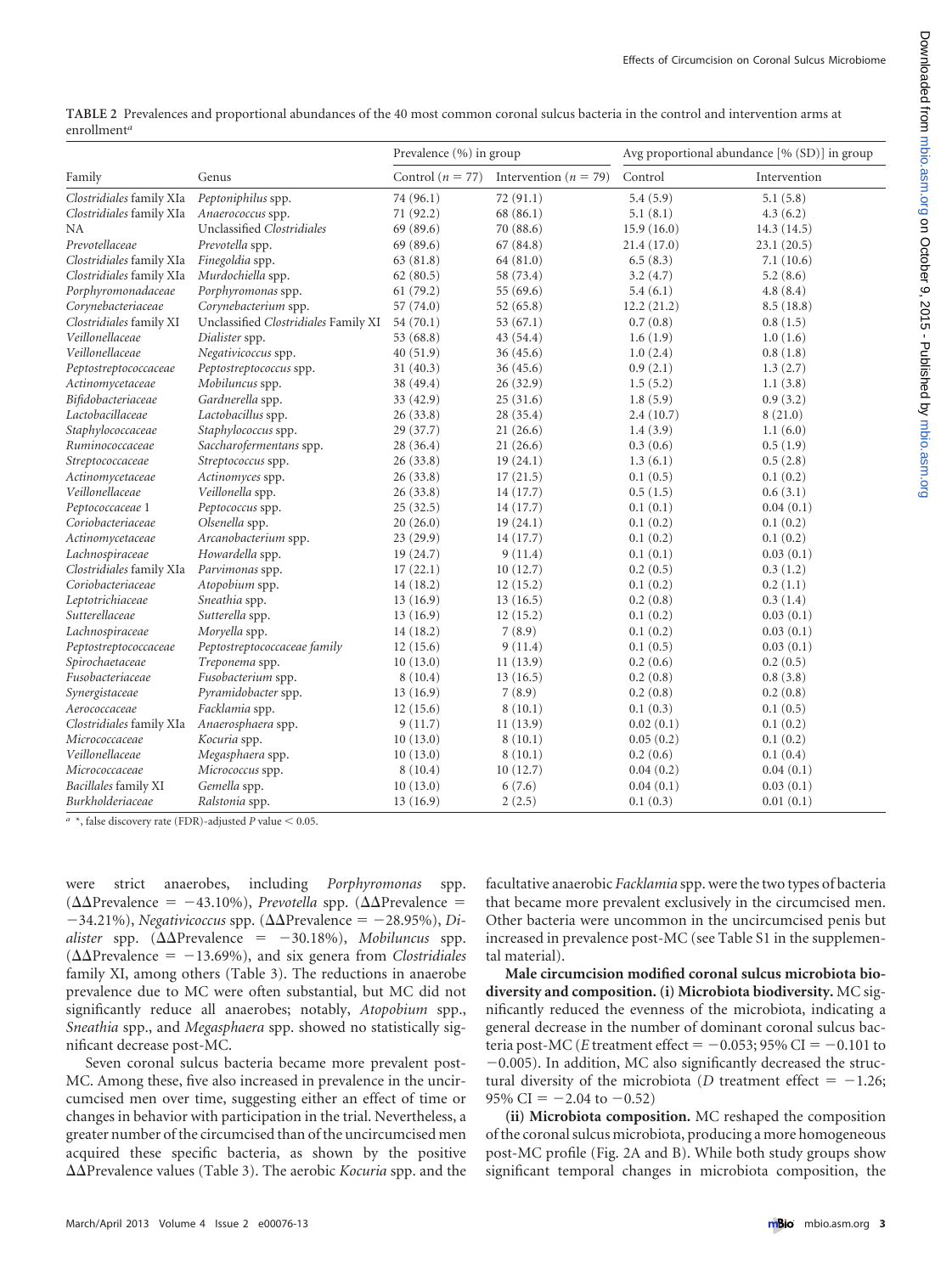

<span id="page-3-0"></span>**FIG 1** Changes in the coronal sulcus bacterial load as measured by the log response ratio for the uncircumcised (Contr.; in red) versus the circumcised (Interv.; in orange) men, shown by group (top panel) and by individual (bot- *(Continued)*

change was more marked in the circumcised men (PerMANOVA  $F$  statistic = 13.1;  $P < 0.001$ ) [\(Fig. 2A;](#page-5-0) see also Fig. S1 in the supplemental material) than in the uncircumcised men (Per-MANOVA *F* statistic =  $3.11 P = 0.02$ ) [\(Fig. 2B;](#page-5-0) see also Fig. S1).

**Circumcision significantly reduced previously abundant coronal sulcus bacteria.** To quantify the impact of MC on coronal sulcus bacteria, we determined the MC effect size. This was performed for genera that either significantly decreased (i.e., "negative responders") or increased (i.e., "positive responders") after MC [\(Table 4\)](#page-6-0). Among the negative responders, *Prevotella* spp., *Porphyromonas* spp., *Finegoldia* spp., and *Peptostreptococcus* spp. decreased in both prevalence and absolute abundance, with effective load reductions ranging from  $-1,157$  to  $-25,327$  16S rRNA gene copies [\(Table 4\)](#page-6-0). Other negative responders decreased significantly in either prevalence ( $n = 8$ ) or absolute abundance ( $n = 2$ ). Several negative responders had substantial effective load reductions that were also highly variable, such as unclassified *Clostridiales*, *Peptoniphilus* spp., and *Murdochiella* spp. As a result, they have large but non-statistically significant effect sizes [\(Table 4\)](#page-6-0).

In contrast, many positive responders had smaller MC effect sizes that were statistically significant, a finding that indicated a more uniform bacterial gain among circumcised men. On average, Coryneb*acterium* spp. increased by 2,860 and *Staphylococcus* spp. by 249 16S rRNA gene copies per individual [\(Table 4\)](#page-6-0). The third-highest mean MC effect size was seen in *Helcococcus* spp., which belong to *Clostridiales* family XI, and that response contrasts with the broadly negative impact of MC on other *Clostridiales* family XI members. Overall, the relatively larger MC effect sizes in negative responders indicate that MC primarily reduced previously abundant coronal sulcus bacteria, accompanied by other minor abundance gains.

## **DISCUSSION**

In a randomized trial of MC, we showed that MC significantly reduced the bacterial load by reducing both the prevalence and the absolute abundance of many coronal sulcus bacteria. The two study groups had comparable coronal sulcus microbiota at enrollment that consisted of multiple microbiota types, but MC profoundly altered the composition of the microbiota and reduced its biodiversity. Over time, changes in the coronal sulcus microbiota were observed in the uncircumcised men. However, after adjusting for these temporal changes, we found that there were significantly greater decreases in the total bacterial load, microbiota biodiversity, and microbiota composition in the circumcised men that were attributable to MC.

The role of coronal sulcus bacteria in heterosexual HIV acquisition remains unknown. Recent studies suggest that the non-STI genital bacteria may affect the susceptibility of foreskin HIV target cells [\(22,](#page-8-0) [24\)](#page-8-2). Of the HIV target cell types found in the foreskin,

#### *Figure Legend Continued*

tom panel). In the group comparison, the box of each box plot denotes the interquartile range (IQR) (quartile 1 [Q1] to Q3) and the corresponding median, whereas the whiskers signify the upper and lower 1.5 × IQR. Outliers are shown as open symbols in each box plot. There was a statistically significant reduction in bacterial load for the circumcised men compared to that for the uncircumcised men  $(P = 0.048)$ . As shown in the scatter plot in the bottom panel, although a decrease was observed for many individuals from both groups, more circumcised men showed decreases (i.e., negative log response ratios) (62/79, 78.5%) than did those that remained uncircumcised (51/77, 66.2%).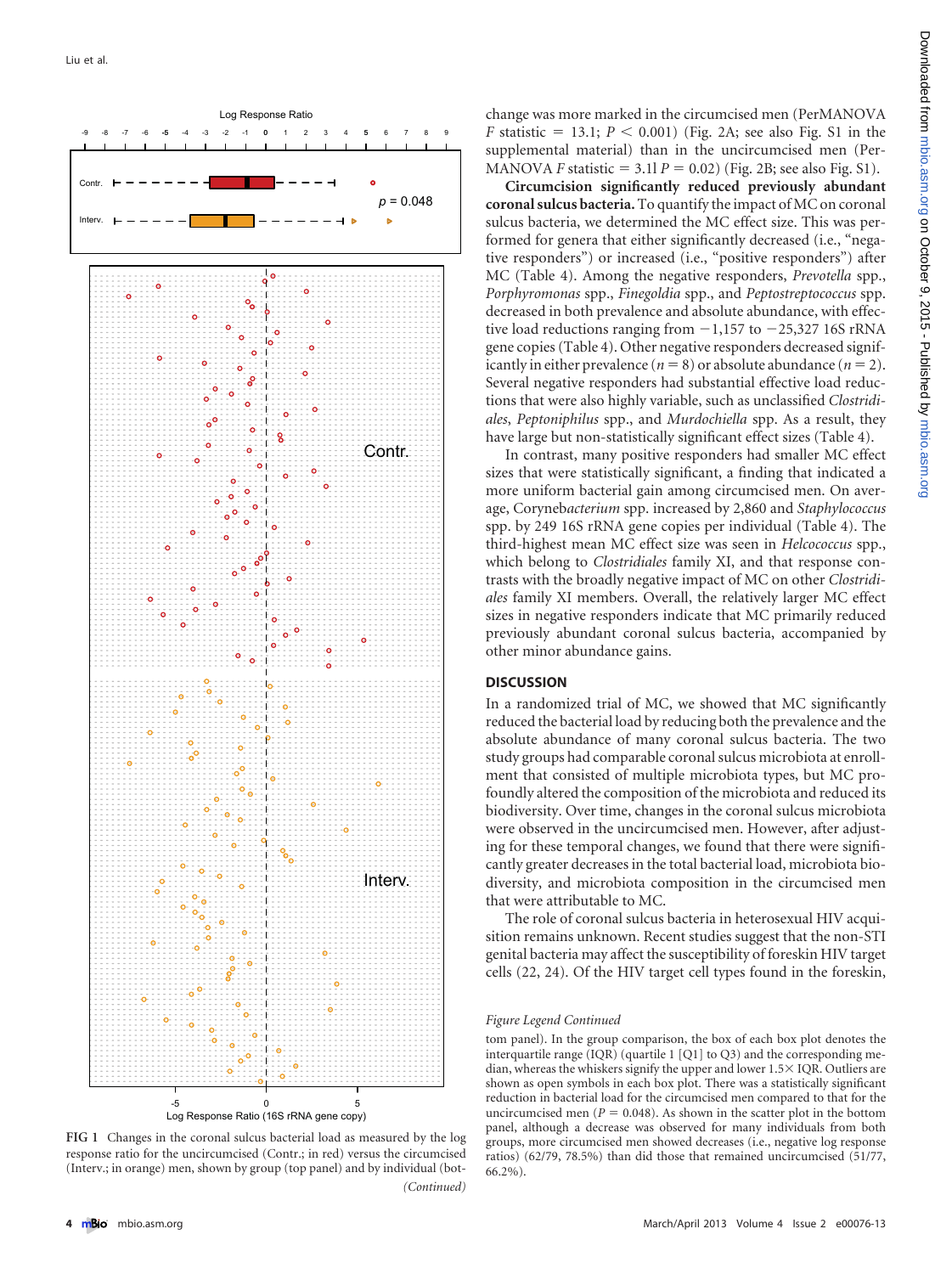<span id="page-4-0"></span>**TABLE 3** Prevalences and changes in prevalence of the 40 most common coronal sulcus bacteria for uncircumcised and circumcised men at year 1

|                                      | Oxygen tolerance <sup>a</sup> | Prevalence $(\%)^b$ |                           |                                            |
|--------------------------------------|-------------------------------|---------------------|---------------------------|--------------------------------------------|
| Bacterial group                      |                               | Uncircumcised       | Circumcised               | $\Delta\Delta$ Prevalence (%) <sup>c</sup> |
| Peptoniphilus spp.                   | AN                            | 71 (92.2)           | 37 $(46.8)$ **            | $-40.41$                                   |
| Anaerococcus spp.                    | AN                            | 71 (92.2)           | 59 (74.7)                 | $-11.39$                                   |
| Unclassified Clostridiales spp.      | NA                            | 65 (84.4)           | 38 $(48.1)$ **            | $-35.31$                                   |
| Prevotella spp.                      | AN                            | 70 (90.9)           | 41 $(51.9)$ <sup>**</sup> | $-34.21$                                   |
| Finegoldia spp.                      | AN                            | 61(79.2)            | 38 $(48.1)$ **            | $-30.31$                                   |
| Murdochiella spp.                    | AN                            | 51(66.2)            | $12(15.2)$ <sup>**</sup>  | $-43.94$                                   |
| Porphyromonas spp.                   | AN                            | 62(80.5)            | $23(29.1)$ **             | $-43.10$                                   |
| Corynebacterium spp.                 | FAN                           | 71 (92.2)           | 77 (97.5)**               | 13.46                                      |
| Unclassified Clostridiales family XI | <b>NA</b>                     | 55 (71.4)           | $20(25.3)$ **             | $-43.07$                                   |
| Dialister spp.                       | AN                            | 47(61.0)            | $13(16.5)$ <sup>**</sup>  | $-30.18$                                   |
| Negativicoccus spp.                  | AN                            | 35(45.5)            | $8(10.1)$ <sup>**</sup>   | $-28.95$                                   |
| Peptostreptococcus spp.              | AN                            | 32(41.6)            | $13(16.5)^*$              | $-30.41$                                   |
| Mobiluncus spp.                      | $\mbox{AN}$                   | 31(40.3)            | $8(10.1)^*$               | $-13.69$                                   |
| Gardnerella spp.                     | FAN                           | 34 (44.2)           | 32(40.5)                  | 7.56                                       |
| Lactobacillus spp.                   | FAN/AN/MAE                    | 32(41.6)            | 35 (44.3)                 | 1.07                                       |
| Staphylococcus spp.                  | FAN                           | 48 $(62.3)^*$       | 69 $(87.3)$ **            | 36.08                                      |
| Saccharofermentans spp.              | AN                            | 21(27.3)            | 10(12.7)                  | $-4.83$                                    |
| Streptococcus spp.                   | FAN                           | 34 (44.2)           | 28(35.4)                  | 1.00                                       |
| Actinomyces spp.                     | FAN                           | 27(35.1)            | 8(10.1)                   | $-12.69$                                   |
| Veillonella spp.                     | $\mbox{AN}$                   | 26(33.8)            | 16(20.3)                  | 2.53                                       |
| Peptococcus spp.                     | AN                            | 14(18.2)            | 7(8.9)                    | 5.42                                       |
| Olsenella spp.                       | AN                            | 19 (24.7)           | 5(6.3)                    | $-16.42$                                   |
| Arcanobacterium spp.                 | FAN                           | 15(19.5)            | 4(5.1)                    | $-2.27$                                    |
| Howardella spp.                      | $\mbox{AN}$                   | 18 (23.4)           | 5(6.3)                    | $-3.76$                                    |
| Parvimonas spp.                      | AN                            | 13(16.9)            | 12(15.2)                  | 7.73                                       |
| Atopobium spp.                       | AN                            | 18 (23.4)           | 11(13.9)                  | $-6.46$                                    |
| Sneathia spp.                        | AN                            | 15(19.5)            | 9(11.4)                   | $-7.66$                                    |
| Sutterella spp.                      | AN                            | 15(19.5)            | $2(2.5)^{*}$              | 15.26                                      |
| Moryella spp.                        | AN                            | 11(14.3)            | 4(5.1)                    | 0.10                                       |
| Peptostreptococcaceae family         | <b>NA</b>                     | 4(5.2)              | 1(1.3)                    | 0.26                                       |
| Treponema spp.                       | AN                            | 8(10.4)             | 4(5.1)                    | $-6.26$                                    |
| Fusobacterium spp.                   | $\mathbf{A}\mathbf{N}$        | 17(22.1)            | 11(13.9)                  | $-14.22$                                   |
| Pyramidobacter spp.                  | AN                            | 7(9.1)              | 3(3.8)                    | 2.73                                       |
| Facklamia spp.                       | FAN                           | 17(22.1)            | 21(26.6)                  | 9.96                                       |
| Anaerosphaera spp.                   | AN                            | 9(11.7)             | 7(8.9)                    | $-5.06$                                    |
| Kocuria spp.                         | AE                            | 20(26.0)            | $36(45.6)$ **             | 22.46                                      |
| Megasphaera spp.                     | AN                            | 11(14.3)            | 10(12.7)                  | 1.23                                       |
| Micrococcus spp.                     | AE                            | 22(28.6)            | 39.24                     | 8.40                                       |
| Gemella spp.                         | FAN                           | 15(19.5)            | 13 (16.5)                 | 2.37                                       |
| Ralstonia spp.                       | AE                            | 16(20.8)            | 2(2.5)                    | $-3.90$                                    |

*a* AN, strictly anaerobic; AE strictly aerobic; FAN, facultative anaerobic; MAE, microaerophilic; NA, no data.

*b* \*\*, FDR-adjusted *P* value < 0.0001 for change in prevalence over time (i.e.,  $\Delta$ Prevalence); \*, FDR-adjusted *P* value < 0.05 for  $\Delta$ Prevalence.

<sup>*c*</sup> ΔΔPrevalence, shown as a percentile, is the change in prevalence seen for the circumcised men over time compared to that for men that remain uncircumcised.

Langerhans cells (LCs) have been hypothesized to play a key role in mediating HIV infection [\(24\)](#page-8-2). Located proximal to the epithelial surface, naive LCs bind, internalize, and degrade HIV particles; however, when activated by a high HIV load, active STIs, or bacterium-associated inflammatory mediators, such as lipopolysaccharide (LPS) and tumor necrosis factor alpha (TNF- $\alpha$ ), LCs bind and present HIV particles to  $CD4^+$  T cells [\(24,](#page-8-2) [25\)](#page-8-3).

As already mentioned, the changes in penile microbiota and STI incidence after MC may be attributable not only to the anatomic alteration itself but also to behavioral changes in circumcised men or men enrolled in a clinical trial in general. However, analysis of the Rakai data showed that MC did not significantly alter behavior during the trial [\(1\)](#page-7-0). Likewise, the natural dynamics of the circumcised coronal sulcus microbiota are unknown, but sampling performed 1 year postcircumcision likely represents a persistent change. Our use of novel analysis metrics, such as the log response ratio and MC effect size, permitted adjustment for

the impact of time and trial participation, which allowed us to quantify microbiota changes attributable solely to MC.

MC has been associated with reduction of bacterial vaginosis (BV) in female sexual partners, but the sharing of genital microbiota between sexual partners is not well understood [\(6,](#page-7-5) [26\)](#page-8-4). We found that a subset of bacteria associated with BV decreased after MC, including *Prevotella* spp., *Fusobacterium* spp., and *Mobiluncus* spp., while others, such as *Gardnerella* spp., *Sneathia* spp., *Actinomyces* spp., *Atopobium* spp., *Megasphaera* spp., and *Veillonella* spp., were not significantly altered.

MC selected for bacteria capable of surviving in the aerated circumcised microenvironment. At enrollment, the microbiota types were comparable in the two study groups. However, nearly all of the bacteria that decreased after MC were strict anaerobes, except for *Actinomyces* spp. and *Arcanobacterium* spp., which are facultative anaerobes. We also show that as a facultative anaerobe [\(27\)](#page-8-5), *Helcococcus* spp. constituted the single positive responder to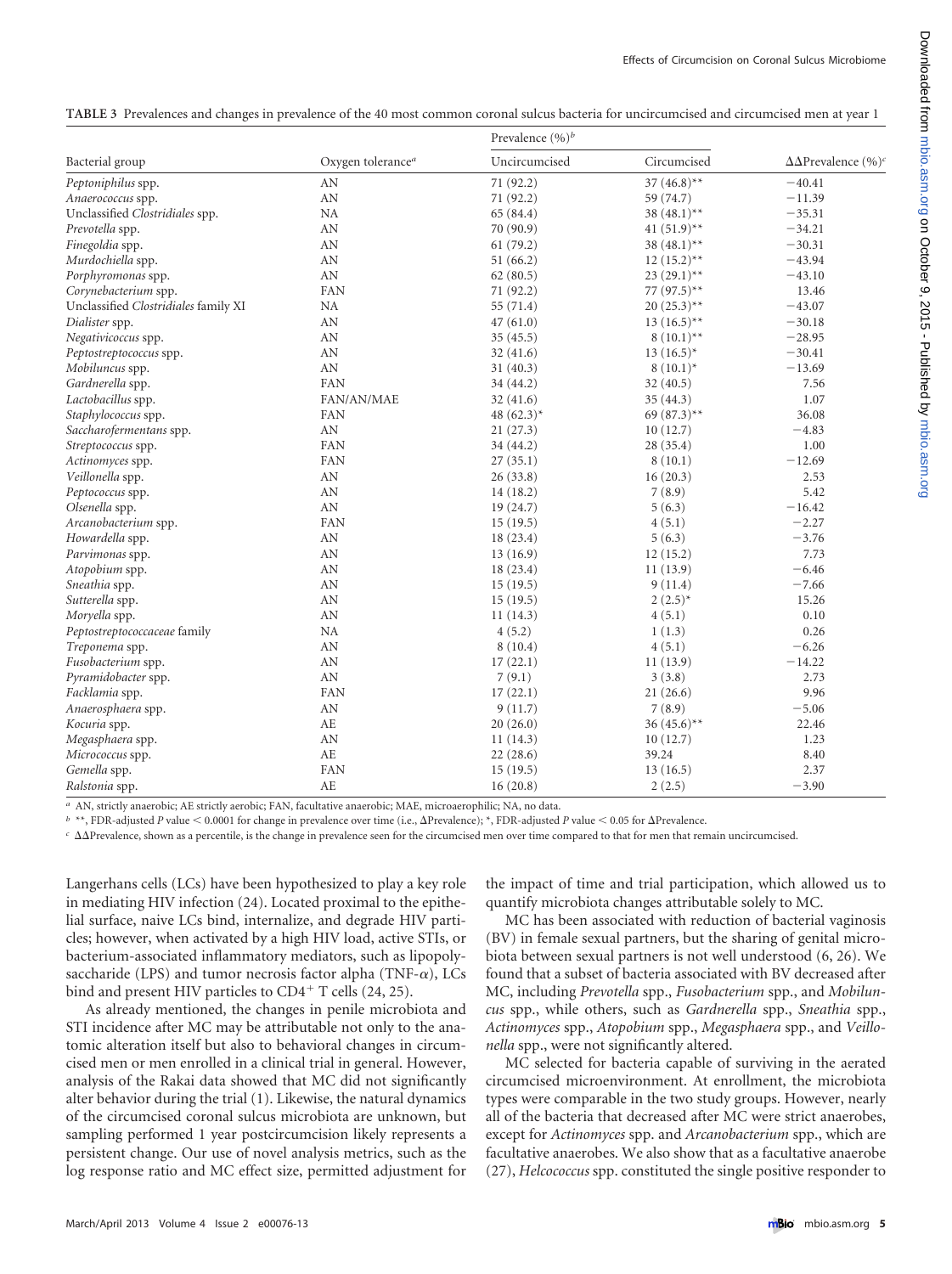

<span id="page-5-0"></span>**FIG 2** The nonmetric multidimensional scaling (nMDS) ordination plots enable the visualization of individuals' microbiota over time. In nMDS plots, *(Continued)*

MC in *Clostridiales* family XI. The large competitive advantage of a single genus from a previously diverse and abundant bacterial family illustrates the strong and functionally cohesive selective pressure exerted by MC through changes to the coronal sulcus microenvironment.

One of the largest positive responders to MC was the *Staphylococcus* species group. Although we did not attempt to perform species-level analysis, the most abundant *Staphylococcus* bacteria on the post-MC coronal sulcus included *S. haemolyticus*, *S. hominis*, *S. epidermidis*, *S. xylosus*, and their genetic near neighbors. It is important to note that *S. aureus* and *S. epidermidis* are common commensals on exposed human epithelial and mucosal surfaces. Thus, their increase post-MC is unlikely to affect the pathogenic potential.

We integrated culture-independent bacterial identification, an ecological analytical framework, and a randomized study design to reveal the impact of MC on the penis microbiome. Combining bacterial quantification with parallel sequencing showed that circumcision resulted in significant decreases in the absolute abundances of several anaerobic bacterial taxa that defined the uncircumcised penis microbiome. Currently, we know little about the role of these fastidious anaerobes in the male urogenital tract or the broader context of human health. Future studies are required to determine if a decreased anaerobic bacterial load modifies foreskin inflammation and HIV target cell recruitment/susceptibility, which may play a role in HIV risk reduction conferred by MC.

## **MATERIALS AND METHODS**

**Study design and subjects.** We conducted a randomized trial of MC for HIV prevention in 2004 to 2006 [\(1\)](#page-7-0). In this study, HIV-negative, uncircumcised men of ages 15 to 49 were randomized to either immediate circumcision (intervention group) or circumcision delayed for 24 months (control group), as described previously [\(1,](#page-7-0) [4\)](#page-7-3). All circumcision procedures were performed in one surgical facility by the same team of urologists and trained medical officers, using a single surgical procedure, the 'sleeve method" of circumcision. Prophylactic antibiotics were not used for these procedures, and antibiotic use in this geographic region was minimal. Study participants were provided access to regular reproductive health services and followed at 6, 12, and 24 months to assess HIV and sexually transmitted infection (STI) acquisition, as described in detail elsewhere [\(1\)](#page-7-0). Men with a diagnosis of syphilis or symptoms suggestive of an STI were treated, but this was uncommon. Specifically, there were three new cases of syphilis in the control group and one new case in the intervention group who were treated with intramuscular benzathine penicillin. In addition, five control group men but none from the intervention group were treated for STI symptoms at month 6, and three control group men and three intervention group men were treated at year 1. Symptomatic patients were given azithromycin, ciprofloxacin, or metronidazole. HSV-2 and HPV data were not available at the time of the trial, and thus no treatment was given.

At each visit, clinicians collected penile swabs from the coronal sulcus as follows. Sterile cotton-tipped applicators (Thermo, Fisher Scientific, Waltham, MA) were premoistened with sterile saline and rolled over the coronal sulcus twice in a nontraumatic fashion. The swabs were immediately placed in 1 ml of Amplicor specimen transport medium (Roche

#### *Figure Legend Continued*

each data point represents an individual's microbiota at one time point. The centroids and 95% confidence ellipses for each study group are as shown. Here, the coronal sulcus microbiota in men that remained uncircumcised showed minor variations from enrollment (in blue) to year-1 (in orange) [\(Fig. 2A\)](#page-5-0). In contrast, significant shifts were seen in the circumcised men [\(Fig. 2B\)](#page-5-0).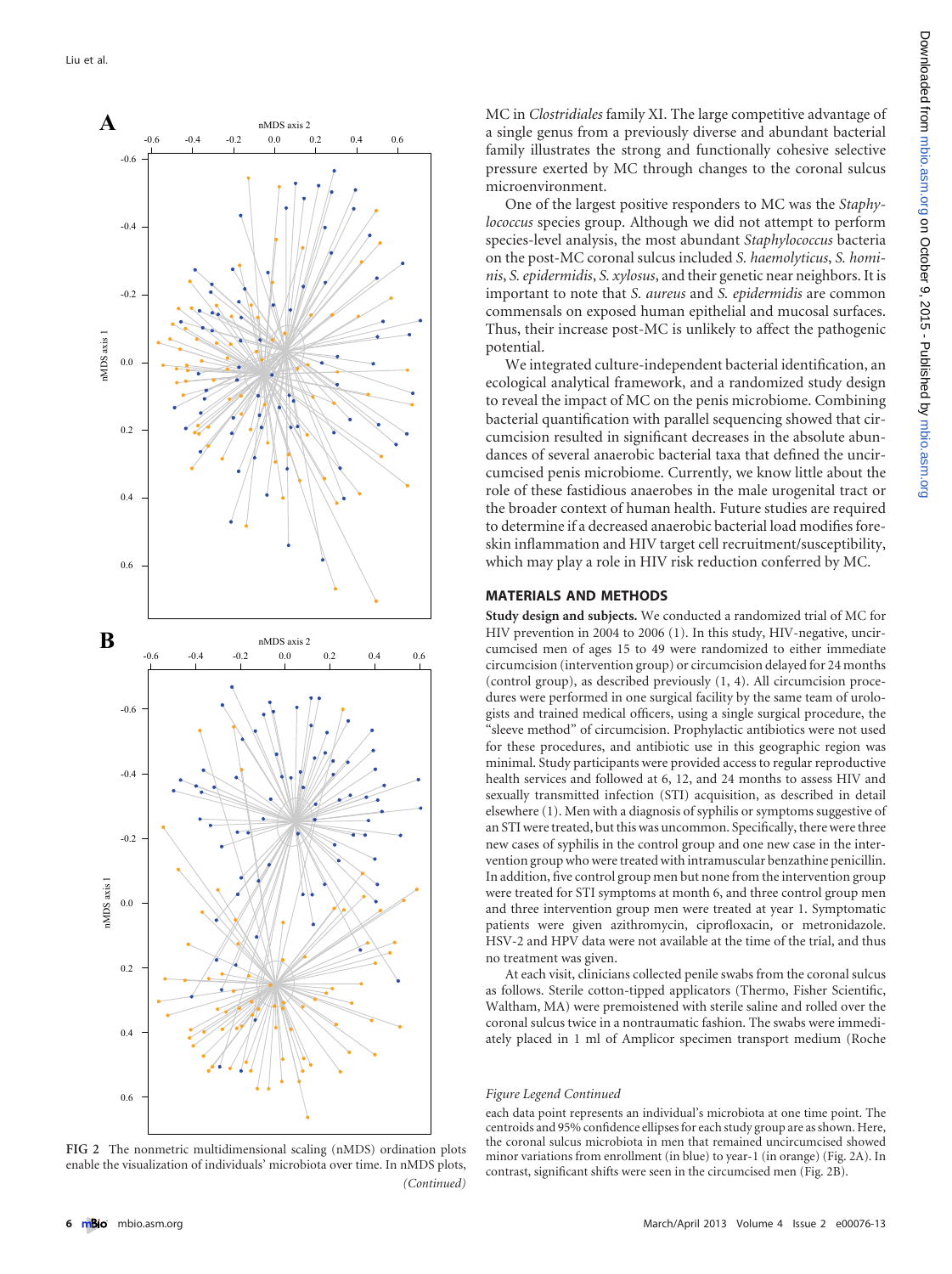<span id="page-6-0"></span>**TABLE 4** Effect size of MC, measured as the change in absolute abundances of coronal sulcus bacteria that significantly decreased (i.e., "negative responders") or increased (i.e., "positive responders") post-MC, adjusted by changes in abundance among uncircumcised men over time*<sup>a</sup>*

| Category and bacterial group $^b$     | Indicator value (FDR-adjusted P value) | MC effect size [mean (90% CI)]      |
|---------------------------------------|----------------------------------------|-------------------------------------|
| Negative responders to MC             |                                        |                                     |
| Prevotella spp.***                    | 0.18(0.06)                             | $-25,327$ ( $-48,812$ to $-3,988$ ) |
| Porphyromonas spp.***                 | $0.27 \, (< 0.01)$                     | $-14,232 (-28,698 to -2,358)$       |
| Unclassified Clostridiales spp.*      | 0.24(0.01)                             | $-10,087$ ( $-32,278$ to 12,802)    |
| Unclassified Clostridiales family XI* | 0.22(0.03)                             | $-3,299(-8,715 \text{ to } 647)$    |
| Murdochiella spp.*                    | $0.30 \, (< 0.01)$                     | $-3,207$ ( $-10,314$ to 5,319)      |
| Peptoniphilus spp.*                   | $0.29 \, (< 0.01)$                     | $-1,349(-8,121 \text{ to } 5,388)$  |
| Finegoldia spp.***                    | 0.24(0.07)                             | $-1,343(-2,385)$ to $-438$ )        |
| Anaerococcus spp.**                   | 0.27(0.03)                             | $-1,284 (-2,292 \text{ to } -337)$  |
| Peptostreptococcus spp.***            | $0.21 \, (< 0.01)$                     | $-1,157$ (-2,415 to -188)           |
| Mobiluncus spp.*                      | 0.16(0.02)                             | $-568$ ( $-1,480$ to 290)           |
| Actinomyces spp.                      | 0.20(0.01)                             | $-286 (-780 \text{ to } 13)$        |
| Saccharofermentans spp.               | 0.16(0.03)                             | $-281 (-1,545 \text{ to } 1,032)$   |
| Negativicoccus spp. $*$               | $0.28 \, (< 0.01)$                     | $-244 (-785 \text{ to } 321)$       |
| Sutterella spp.*                      | 0.13(0.01)                             | $-110 (-258 to 12)$                 |
| Howardella spp.                       | 0.14(0.01)                             | $-44$ ( $-175$ to 75)               |
| Olsenella spp.*                       | 0.17(0.01)                             | $-37$ ( $-270$ to 171)              |
| Ralstonia spp.                        | 0.14(0.01)                             | 0(0 to 1)                           |
| Dialister spp. $*$                    | $0.24 \, (< 0.01)$                     | $1,434 (-1,259)$ to 4,618)          |
| Positive responders to MC             |                                        |                                     |
| Rothia spp.                           | $0.12 \, (< 0.01)$                     | 1(0 to 2)                           |
| Roseomonas spp.                       | 0.11(0.04)                             | 1(0 to 2)                           |
| Kocuria spp.***                       | $0.32 \, (< 0.01)$                     | 8 (5 to 11)                         |
| Brevibacterium***                     | $0.30 \, (< 0.01)$                     | $13(5 \text{ to } 22)$              |
| Eremococcus <sup>**</sup>             | 0.26(0.06)                             | 45 (8 to 94)                        |
| Bifidobacterium                       | $0.16 \, (< 0.01)$                     | $101 (-7 to 243)$                   |
| Helcococcus***                        | 0.21(0.02)                             | 161 (22 to 345)                     |
| Staphylococcus***                     | $0.56 \, (<0.01)$                      | 259 (168 to 353)                    |
| Corynebacterium***                    | $0.50 \, (< 0.01)$                     | 2,857 (1,440 to 4,722)              |

*a* The negative and positive responders to MC were identified using indicator analysis, which also produced the indicator values.

*b* \*, significant change in prevalence only; \*\*, significant change in absolute abundance (i.e., load) only; \*\*\*, significant change in both prevalence and absolute abundance.

Diagnostics, Indianapolis, IN) and stored at  $-80^{\circ}$ C until analysis. In this analysis, we evaluated the enrollment and year 1 swabs from 77 control and 79 intervention arm participants, selected at random from among all married men who, together with their spouses, remained persistently HIV negative during the trial. The study was approved by four institutional review boards: the Science and Ethics Committee of the Uganda Virus Research Institute (Entebbe, Uganda), the HIV subcommittee of the National Council for Science and Technology (Kampala, Uganda), the Committee for Human Research at Johns Hopkins University's Bloomberg School of Public Health (Baltimore, MD), and the Western Institutional Review Board (Olympia, WA).

**Sample processing.** We processed samples from each participant in the same batch to control for interrun variation. For each sample, we lysed 100  $\mu$ l of eluted transport medium using enzyme-free chemical and mechanical lysis. We purified the lysate using a Qiagen AllPrep DNA/RNA minikit (Qiagen, Valencia, CA) and performed DNA elution using 100  $\mu$ l of buffer EB. Additional methodological details can be found in Text S1 in the supplemental material.

**Bacterial load quantification and 16S rRNA gene-based pyrosequencing analysis.** We quantified the bacterial load, measured as the bacterial 16S rRNA gene copies per  $\mu$ l of coronal sulcus swab eluent, using a broad-coverage qPCR assay [\(28\)](#page-8-6). We also generated bar-coded V3-V6 amplicons using broad-coverage fusion PCR primers, which were pooled and sequenced on the Genome Sequencer FLX instrument (Roche Applied Science, Branford, CT). Resultant pyrosequences were chimera checked [\(29\)](#page-8-7), demultiplexed, and quality checked [\(30\)](#page-8-8). We performed taxonomic classification using the Ribosomal Database Project Naïve Bayesian Classifier (RDP release 10, update 28) [\(31\)](#page-8-9). Detailed description of the bioinformatics analyses can be found in Text S1 in the supplemental material.

After stringent filtering, pyrosequencing yielded a total of 104,425 16S rRNA gene sequences for samples from control men at enrollment and 90,560 at year 1; for the intervention group, there were 88,834 16S rRNA gene sequences at enrollment and 66,265 at year 1. These sequences represented 18 phyla, 31 classes, 49 orders, 121 families, and 306 genera at a  $\geq$ 80% bootstrap confidence level after excluding taxonomic groups with only a single sequence detected from the full sample set. For *Clostridiales* and *Clostridiales* family XI, many sequences could not be further classified at a  $\geq$ 80% bootstrap confidence level. These were included in the data set as unclassified *Clostridiales* and unclassified *Clostridiales* family XI, respectively.

**Bacterial load comparison.** We expressed the bacterial load change in each participant over time as a log response ratio (LRR) using the following: ln[(bacterial load at year 1)/(bacterial load at baseline)] [\(32\)](#page-8-10). LRR quartiles and means for participants from each group were plotted in the R (version 2.13.1) software environment [\(33\)](#page-8-11) and compared used a twotailed  $t$  test with unequal variance at an  $\alpha$  value of 0.05.

**16S rRNA gene-based microbiota comparative analysis.** We analyzed the coronal sulcus microbiota based on operational taxonomic unit (OTU), i.e., the unique bacterial groups detected at each taxonomic level. We converted the per-participant OTU data into four metrics: prevalence, relative abundance, absolute abundance, and log-transformed absolute abundance.

We calculated each OTU's prevalence as (total number of participants positive for the OTU in group X)/(total number of participants in group X) and the relative abundance as (number of sequences assigned to the OTU in participant A)/(total number of sequences from participant A). We calculated absolute abundance using the formula (relative abundance of each OTU in participant A)  $\times$  (bacterial load in participant A) and the log-transformed absolute abundance as  $ln(absoluteabundance + 1)$ .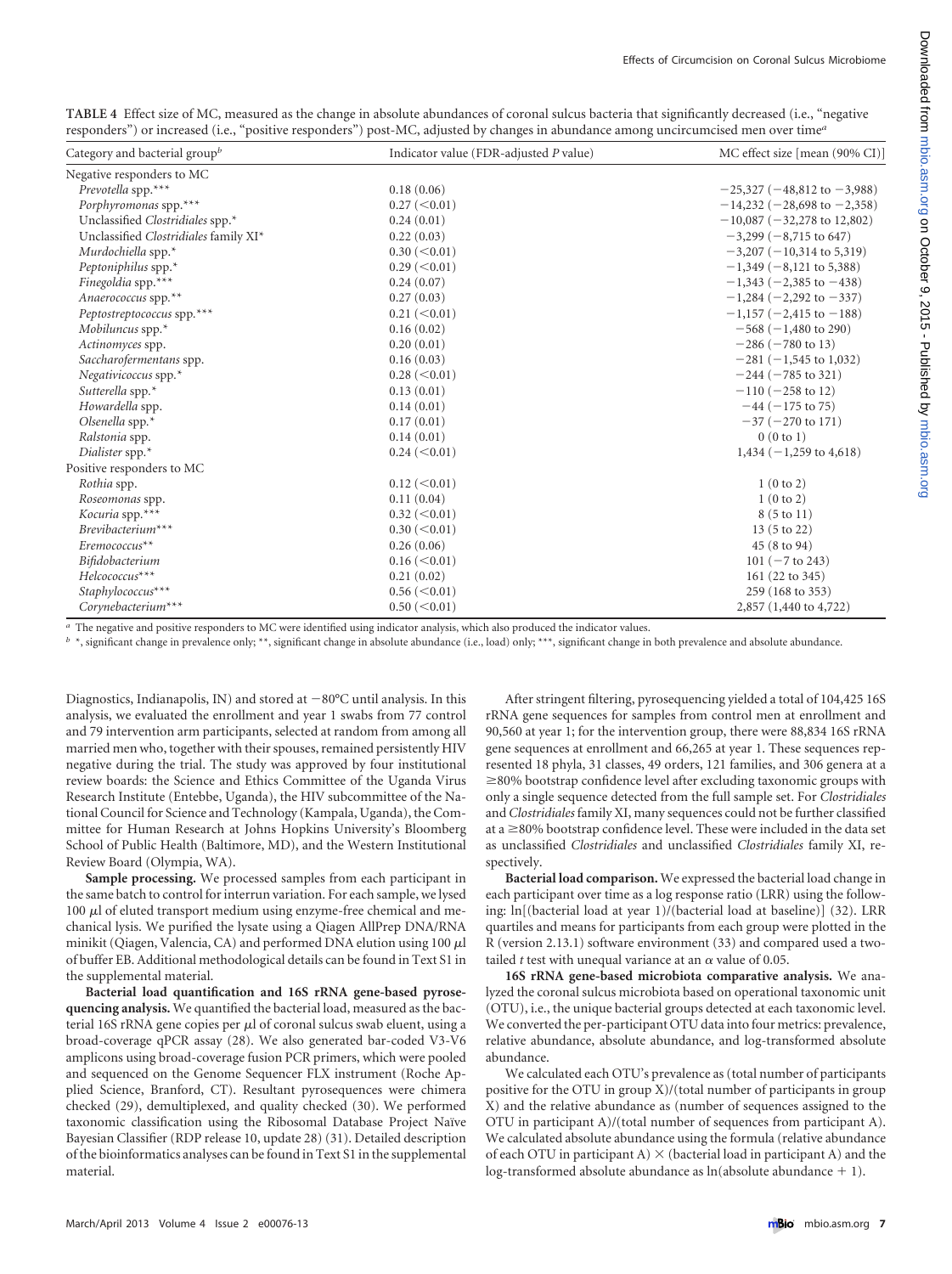For the 40 most common genera at enrollment, we compared the baseline prevalences and relative abundances between the study arms using the chi-square test and two-tailed *t* test, respectively. We assessed the change in prevalence (i.e.,  $\Delta$ Prevalence) at year 1 in each arm using a presence-absence data matrix and a two-tailed paired *t* test. All *P* values were adjusted for false discovery. The  $\Delta$ Prevalences between the circumcised and uncircumcised men were further compared based on the following:  $\Delta \Delta$ Prevalence =  $[(\Delta$ Prevalence<sub>intervention</sub>) –  $(\Delta \mathrm{Prevalence}_{\mathrm{control}})].$ 

We compared the change in overall microbiota composition visually based on family-level log-transformed absolute abundance data using nonmetric multidimensional scaling (nMDS) and Bray-Curtis distance [\(34](#page-8-12)[–](#page-8-13)[36\)](#page-8-14). The resultant nMDS plots were annotated with centroids and 95% confidence ellipses [\(34\)](#page-8-12). We assessed the microbiota change over time for each study group using permutational multivariate analysis of variance (PerMANOVA) [\(34\)](#page-8-12) based on the log-transformed absolute abundance data in Euclidean distance.

We assessed the change in microbiota biodiversity in each group using two biodiversity metrics: diversity  $(D)$ , calculated as  $D =$  Simpson's diversity index, and evenness  $(E)$ , calculated as  $E = D/S$ , where *S* is richness [\(37\)](#page-8-15). Evenness reflects the dominance by many (i.e., high evenness) versus few (i.e., low evenness) OTUs, whereas richness is a measurement of the total number of unique OTUs present. We calculated  $\Delta E$  and  $\Delta D$  for each individual and applied bootstrapping to generate random controlintervention pairs ( $i = 1,000$ ). We estimated the mean  $E$  and  $D$  effect sizes (ES) as follows: mean  $E_{ES}$  = mean ( $\Delta E_{\text{intervention }Xi}$  –  $\Delta E_{\text{control }Yi}$ ) and mean  $D_{ES}$  = mean ( $\Delta D_{\text{intervention }Xi} - \Delta D_{\text{control }Yi}$ ), as well as the accompanying 95% confidence intervals.

We identified indicator bacterial genera impacted significantly by MC with indicator species analysis using log-transformed data [\(38\)](#page-8-16). For these indicator genera, we quantified the mean MC effect sizes and the 90% confidence intervals. Detailed description of the statistical analyses can be found in Text S1 in the supplemental material.

**Literature review.** We performed a literature review of the oxygen tolerance of the 40 most common genera in the uncircumcised-group microbiota. Bergey's Manual of Determinative Bacteriology [\(39\)](#page-8-17) was used for *Corynebacterium* spp., *Lactobacillus* spp., *Staphylococcus* spp., and *Streptococcus* spp. For others, we performed a search of the MEDLINE database via the PubMed tool with a cutoff date of April 2012 using a combined term of the applicable genus name and "*nov*" to identify publications defining new species within the genus. Detailed results from the literature review can be found in Table S2 in the supplemental material.

#### **SUPPLEMENTAL MATERIAL**

Supplemental material for this article may be found at [http://mbio.asm.org](http://mbio.asm.org/lookup/suppl/doi:10.1128/mBio.00076-13/-/DCSupplemental) [/lookup/suppl/doi:10.1128/mBio.00076-13/-/DCSupplemental.](http://mbio.asm.org/lookup/suppl/doi:10.1128/mBio.00076-13/-/DCSupplemental)

Text S1, DOC file, 0.1 MB. Figure S1, PDF file, 1.1 MB. Table S1, DOCX file, 0.2 MB. Table S2, DOCX file, 0.1 MB.

## **ACKNOWLEDGMENTS**

Funding for this work was provided by grants R01AI087409-01A1, U01AI51171, and 1U01AI075115-01A1 from the National Institutes of Health. C.M.L. was supported by the Northern Arizona University Technology and Research Initiative Fund (TRIF) and the Cowden Endowment in Microbiology at Northern Arizona University. A.A.R.T. was supported by NIH 1K23AI093152-01A1 and the Doris Duke Charitable Foundation Clinician Scientist Development Award (no. 22006.02).

The contents of this publication are solely the responsibility of the authors and do not necessarily represent the official views of the funding agencies.

### <span id="page-7-0"></span>**REFERENCES**

1. **Gray RH, Kigozi G, Serwadda D, Makumbi F, Watya S, Nalugoda F, Kiwanuka N, Moulton LH, Chaudhary MA, Chen MZ, Sewankambo**

**NK, Wabwire-Mangen F, Bacon MC, Williams CF, Opendi P, Reynolds SJ, Laeyendecker O, Quinn TC, Wawer MJ.** 2007. Male circumcision for HIV prevention in men in Rakai, Uganda: a randomised trial. Lancet **369**:657– 666.

- <span id="page-7-1"></span>2. **Auvert B, Taljaard D, Lagarde E, Sobngwi-Tambekou J, Sitta R, Puren A.** 2005. Randomized, controlled intervention trial of male circumcision for reduction of HIV infection risk: the ANRS 1265 trial. PLoS Med. **2**:e298. [http://dx.doi.org/10.1371/journal.pmed.0020298.](http://dx.doi.org/10.1371/journal.pmed.0020298)
- <span id="page-7-2"></span>3. **Bailey RC, Moses S, Parker CB, Agot K, Maclean I, Krieger JN, Williams CF, Campbell RT, Ndinya-Achola JO.** 2007. Male circumcision for HIV prevention in young men in Kisumu, Kenya: a randomised controlled trial. Lancet **369**:643– 656.
- <span id="page-7-3"></span>4. **Tobian AA, Serwadda D, Quinn TC, Kigozi G, Gravitt PE, Laeyendecker O, Charvat B, Ssempijja V, Riedesel M, Oliver AE, Nowak RG, Moulton LH, Chen MZ, Reynolds SJ, Wawer MJ, Gray RH.** 2009. Male circumcision for the prevention of HSV-2 and HPV infections and syphilis. N. Engl. J. Med. **360**:1298 –1309.
- <span id="page-7-4"></span>5. **Gray RH, Serwadda D, Kong X, Makumbi F, Kigozi G, Gravitt PE, Watya S, Nalugoda F, Ssempijja V, Tobian AA, Kiwanuka N, Moulton LH, Sewankambo NK, Reynolds SJ, Quinn TC, Iga B, Laeyendecker O, Oliver AE, Wawer MJ.** 2010. Male circumcision decreases acquisition and increases clearance of high-risk human papillomavirus in HIV-negative men: a randomized trial in Rakai, Uganda. J. Infect. Dis. **201**:1455–1462.
- <span id="page-7-5"></span>6. **Gray RH, Kigozi G, Serwadda D, Makumbi F, Nalugoda F, Watya S, Moulton L, Chen MZ, Sewankambo NK, Kiwanuka N, Sempijja V, Lutalo T, Kagayii J, Wabwire-Mangen F, Ridzon R, Bacon M, Wawer MJ.** 2009. The effects of male circumcision on female partners' genital tract symptoms and vaginal infections in a randomized trial in Rakai, Uganda. Am. J. Obstet. Gynecol. **200**:42.e1– 42.e7. [http://dx.doi.org/10](http://dx.doi.org/10.1016/j.ajog.2008.07.069) [.1016/j.ajog.2008.07.069.](http://dx.doi.org/10.1016/j.ajog.2008.07.069)
- <span id="page-7-6"></span>7. **Sobngwi-Tambekou J, Taljaard D, Nieuwoudt M, Lissouba P, Puren A, Auvert B.** 2009. Male circumcision and *Neisseria gonorrhoeae*, *Chlamydia trachomatis* and *Trichomonas vaginalis*: observations after a randomised controlled trial for HIV prevention. Sex. Transm. Infect. **85**:116 –120.
- <span id="page-7-7"></span>8. **Mehta SD, Moses S, Agot K, Parker C, Ndinya-Achola JO, Maclean I, Bailey RC.** 2009. Adult male circumcision does not reduce the risk of incident *Neisseria gonorrhoeae*, *Chlamydia trachomatis*, or *Trichomonas vaginalis* infection: results from a randomized, controlled trial in Kenya. J. Infect. Dis. **200**:370 –378.
- <span id="page-7-8"></span>9. **Wawer MJ, Tobian AA, Kigozi G, Kong X, Gravitt PE, Serwadda D, Nalugoda F, Makumbi F, Ssempiija V, Sewankambo N, Watya S, Eaton KP, Oliver AE, Chen MZ, Reynolds SJ, Quinn TC, Gray RH.** 2011. Effect of circumcision of HIV-negative men on transmission of human papillomavirus to HIV-negative women: a randomised trial in Rakai, Uganda. Lancet **377**:209 –218.
- <span id="page-7-10"></span><span id="page-7-9"></span>10. **Tobian AA, Quinn TC, Gray RH.** 2011. Male circumcision for prevention of oncogenic HPV infection. Lancet **378**:314 –315; author reply, 315.
- <span id="page-7-11"></span>11. **Dinh MH, Fahrbach KM, Hope TJ.** 2011. The role of the foreskin in male circumcision: an evidence-based review. Am. J. Reprod. Immunol. **65**: 279 –283.
- 12. **Johnson KE, Redd AD, Quinn TC, Collinson-Streng AN, Cornish T, Kong X, Sharma R, Tobian AA, Tsai B, Sherman ME, Kigozi G, Serwadda D, Wawer MJ, Gray RH.** 2011. Effects of HIV-1 and herpes simplex virus type 2 infection on lymphocyte and dendritic cell density in adult foreskins from Rakai, Uganda. J. Infect. Dis. **203**:602– 609.
- <span id="page-7-13"></span><span id="page-7-12"></span>13. **Glynn JR, Biraro S, Weiss HA.** 2009. Herpes simplex virus type 2: a key role in HIV incidence. AIDS **23**:1595–1598.
- <span id="page-7-14"></span>14. **Celum C, Levine R, Weaver M, Wald A.** 2004. Genital herpes and human immunodeficiency virus: double trouble. Bull. World Health Organ. **82**: 447– 453.
- <span id="page-7-15"></span>15. **Gray RH, Wawer MJ.** 2008. Reassessing the hypothesis on STI control for HIV prevention. Lancet **371**:2064 –2065.
- 16. **Gray RH, Serwadda D, Tobian AA, Chen MZ, Makumbi F, Suntoke T, Kigozi G, Nalugoda F, Iga B, Quinn TC, Moulton LH, Laeyendecker O, Reynolds SJ, Kong X, Wawer MJ.** 2009. Effects of genital ulcer disease and herpes simplex virus type 2 on the efficacy of male circumcision for HIV prevention: analyses from the Rakai trials. PLoS Med. **6**:e1000187. [http://dx.doi.org/10.1371/journal.pmed.1000187.](http://dx.doi.org/10.1371/journal.pmed.1000187)
- <span id="page-7-16"></span>17. **Price LB, Liu CM, Johnson KE, Aziz M, Lau MK, Bowers J, Ravel J, Keim PS, Serwadda D, Wawer MJ, Gray RH.** 2010. The effects of circumcision on the penis microbiome. PLoS One **5**:e8422. [http://dx.doi](http://dx.doi.org/10.1371/journal.pone.0008422) [.org/10.1371/journal.pone.0008422.](http://dx.doi.org/10.1371/journal.pone.0008422)
- <span id="page-7-17"></span>18. **Flacher V, Bouschbacher M, Verronèse E, Massacrier C, Sisirak V,**